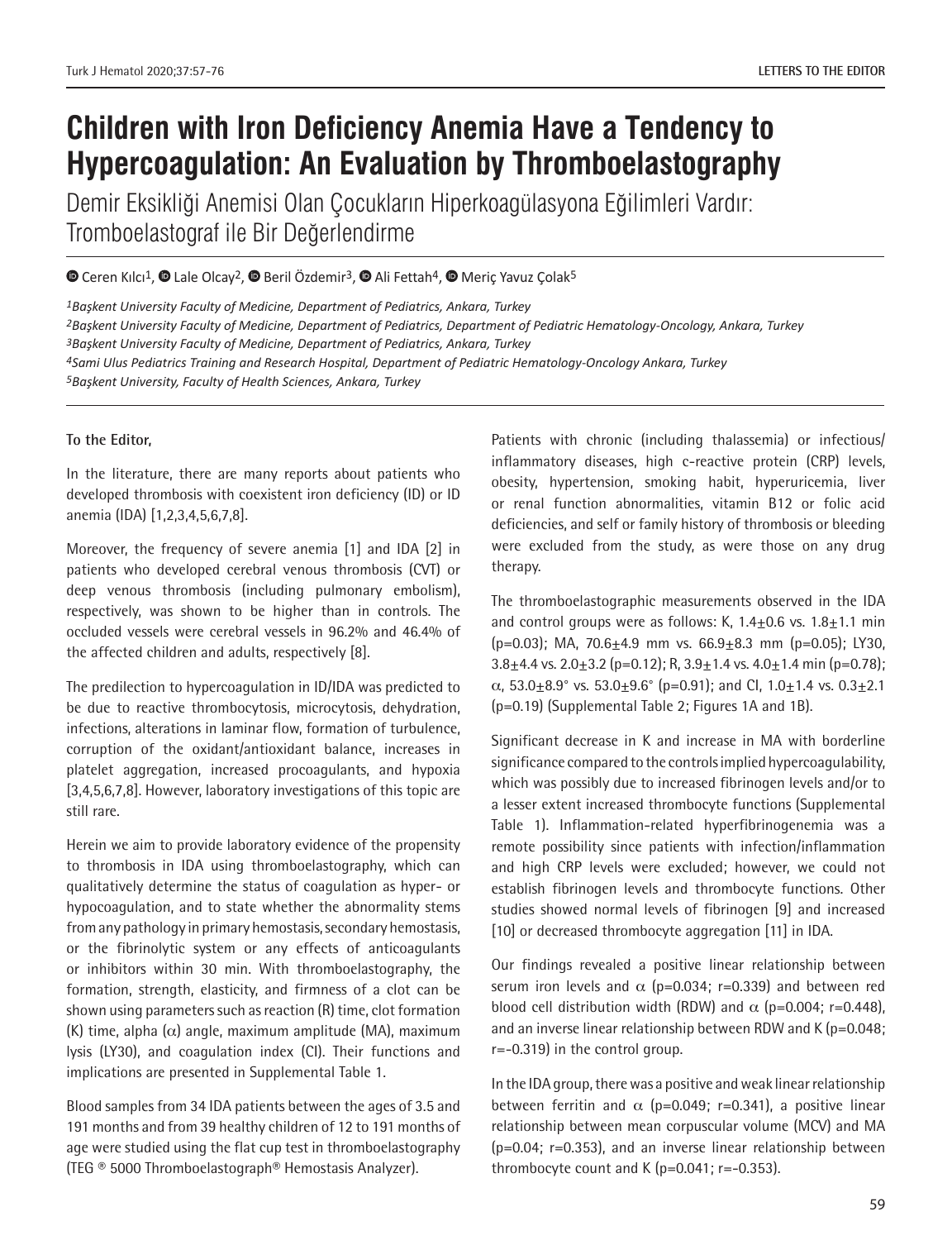

**Figure 1A.** A normal thromboelastography result for an individual from the control group.



**Figure 1B.** Thromboelastography result for a patient with iron deficiency anemia showing hypercoagulation.

Although the positive linear relationship of ferritin with  $\alpha$ and of MCV with MA pointed at hypocoagulability, the inverse linear relationship between thrombocyte count and K pointed at hypercoagulation, being correlated with the severity of thrombocytosis, the latter of which is a usual finding in IDA. These conflicting results of the correlation studies may be due to the limited number of patients.

In another study similar to ours that investigated the effect of IDA by rotational thromboelastometry (ROTEM), normal coagulation test results were also revealed, whereby maximum clot firmness in ROTEM, equivalent to MA in thromboelastography, was increased in the IDA group and clot formation time, equivalent to K in thromboelastography, was decreased in the IDA group, both implying hypercoagulability. This study also revealed similar thrombocyte counts in the IDA and control groups despite a negative correlation between thrombocyte count and CFT [equivalent to K in thromboelastography] [9], as in our study.

The fact that none of our patients in this report had developed thrombosis suggests that additional determinants may be required for the development of thrombosis. Moreover, the real incidence of thrombosis in IDA may be too low to be established in a small cohort of patients such as ours. The duration and the severity of anemia may be other factors for the initiation of thrombosis. In a review of 54 patients who developed thrombosis on the basis of ID/IDA, the majority had "severe" IDA [8], while Stolz et al. [1] reported "not mild" but rather "severe" anemia to be more frequent in patients with CVT than normal subjects and "severe anemia" was an independent determinant of CVT. ID was an independent predictor of venous thromboembolism recurrence [12]. In our study, due to the limited number of participants, we could not compare cases in terms of "severe" and "mild" anemia.

Indeed, of the 54 patients with coexistent ID/IDA and thrombosis in the literature [8], 18% had thrombotic risk factors and 75.9% had associated diseases/disorders [8], and both of our two patients with both IDA and thrombosis had thrombotic risk factors (100%) and an associated condition (100%). Since not all patients in the literature were evaluated for thrombophilia factors, this rate may be increased. We could not evaluate these patients for accompanying thrombophilic factors.

We furthermore did not have an opportunity to compare thromboelastography values before and after iron therapy. However, our findings showed a propensity to hypercoagulation in patients with IDA and confirm the results of previous studies [1,2,8,9].

Although further laboratory evaluations are required with larger numbers of patients and the exclusion of accompanying thrombophilic factors, IDA seems to be a new candidate among thrombotic factors.

**Keywords:** Thromboelastograph, TEG, Iron deficiency anemia, coagulation, Thromboembolism, Fibrinogen, Platelet functions

**Anahtar Sözcükler:** Tromboelastograf, TEG, Demir eksikliği anemisi, Koagülasyon, Tromboembolizm, Fibrinojen, Trombosit fonksiyonları

#### **Acknowledgments**

This work was derived from the residency dissertation of Dr. Azize Ceren Kılcı, carried out during 2015-2016, and was presented at the 2. Selim Hematoloji Güncelleme Sempozyumu on 24-26 February 2017, Antalya (EPS-46). We would like to thank Prof. Dr. Fatma Gümrük and Prof. Dr. Esra Baskın for fruitful suggestions in the study; our patients and their parents for joining our study; our nurses for collecting the blood samples; Dr. Gürses Şahin for his collaboration in our clinical research; and Çağdaş Kızılemiş for his collaboration in the thromboelastography.

**Informed Consent:** Informed consent was received from the parents of all participitants.

#### **Authorship Contributions**

Analysis or Interpretation: C.K., L.O., B.Ö., A.F., M.Y.Ç.; Literature Search: C.K., L.O., B.Ö., A.F., M.Y.Ç.; Writing: L.O.

**Conflict of Interest:** No conflict of interest was declared by the authors.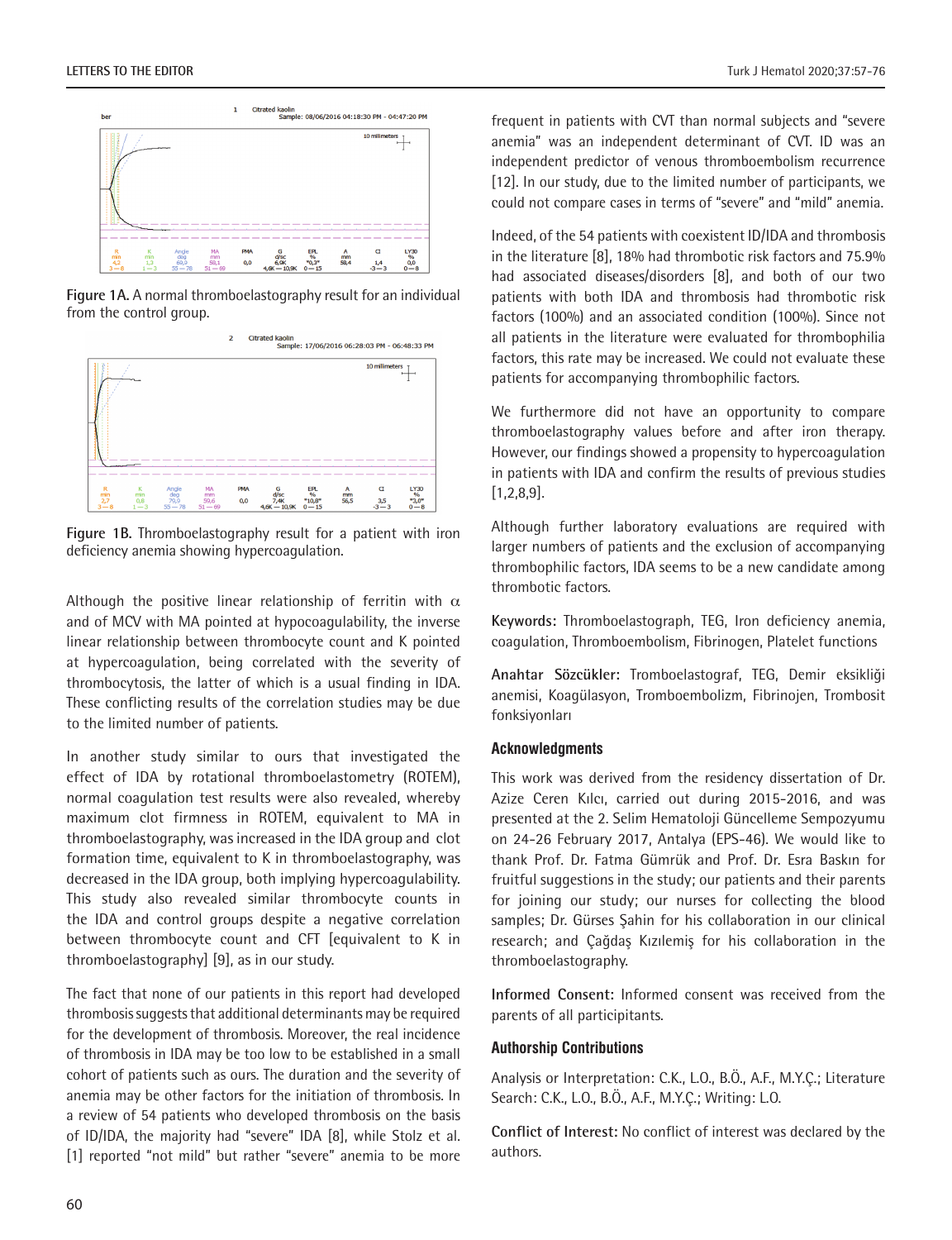**Financial Disclosure:** The authors declared that this study received no financial support.

#### **References**

- 1. Stolz E, Valdueza JM, Grebe M, Schlachetzki F, Schmitt E, Madlener K, Rahimi A, Kempkes-Matthes B, Blaes F, Gerriets T, Kaps M. Anemia as a risk factor for cerebral venous thrombosis? An old hypothesis revisited. Results of a prospective study. J Neurol 2007;254:729-734.
- 2. Hung S, Lin H, Chung S. Association between venous thromboembolism and iron-deficiency anemia: a population-based study. Blood Coagul Fibrinolysis 2015;26:368-372.
- 3. Hartfield DS, Lowry NJ, Keene DL, Yager JY. Iron deficiency: a cause of stroke in infants and children. Pediatr Neurol 1997;16:50-53.
- 4. Franchini M, Targher G, Montagnana M, Lippi G. Iron and thrombosis. Ann Hematol 2008;87:167-173.
- 5. Akins PT, Glenn S, Nemeth PM, Derdeyn CP. Karotid artery thrombus associated with severe iron-deficiency anemia and thrombocytosis. Stroke 1996;27:1002-1005.
- 6. Sushil B, Khan A, Hussain N, Gosalakkal J. Severe anemia causing cerebral venous sinus thrombosis in an infant. J Pediatr Neurosci 2012;7:30-32.
- 7. Kinoshita Y, Taniura S, Shishido H, Nojima T, Kamitani H, Watanebe T. Cerebral venous sinus thrombosis associated with iron deficiency: two case reports. Neurol Med Chir 2006;46:589-593.
- 8. Ceren K, Lale O, Taner S, Z Ecevit, Murat Ö, Varan B. Thrombosis in iron deficiency and iron deficiency anemia: A review of our cases and the relevant literature. Open Acc J Oncol Med 2018;2:157-172.
- 9. Özdemir ZC, Kar YC, Gündüz E, Turhan Bozkurt A, Bör O. Evaluation of hypercoagulability with rotational thromboelastometry in children with iron deficiency anemia. Hematology 2018;23:664-668.
- 10. Tekin D, Yavuzer S, Tekin M, Akar N, Cin Ş. Possible effects of antioxidant status on increased trombosit aggregation in childhood iron-deficiency anemia. Ped Int 2001;43:74-77.
- 11. Çalışkan U, Öner AF, Kabakuş N, Koç H. Diminished trombosit aggregation in patients with iron deficiency anemia. Clin Appl Thromb Hemost 1999;5:161- 163.
- 12. Potaczek DP, Jankowska EA, Wypasek E, Undas A. Iron deficiency: a novel risk factor of recurrence in patients after unprovoked venous thromboembolism. Pol Arch Med Wewn 2016;126:159-165.

| Supplemental Table 1. Definition of thromboelastographic parameters [1,2]. |                                                                                                                                                                                                        |                                                                                                                                                                                                                    |                                                                                           |  |  |  |  |
|----------------------------------------------------------------------------|--------------------------------------------------------------------------------------------------------------------------------------------------------------------------------------------------------|--------------------------------------------------------------------------------------------------------------------------------------------------------------------------------------------------------------------|-------------------------------------------------------------------------------------------|--|--|--|--|
|                                                                            | Definition of parameter                                                                                                                                                                                | Indicated by increased values                                                                                                                                                                                      | Indicated by decreased values                                                             |  |  |  |  |
| $R$ (min)                                                                  | The time elapsed between the placement                                                                                                                                                                 | Factor deficiency                                                                                                                                                                                                  | Hypercoagulation                                                                          |  |  |  |  |
| (reaction time)                                                            | of first blood sample in the device and<br>formation of fibrin (2 mm); associated<br>with plasma coagulation and inhibitor<br>activity                                                                 | Anticoagulant therapy                                                                                                                                                                                              |                                                                                           |  |  |  |  |
|                                                                            |                                                                                                                                                                                                        | Low fibrinogen level                                                                                                                                                                                               |                                                                                           |  |  |  |  |
|                                                                            |                                                                                                                                                                                                        | Low thrombocyte count                                                                                                                                                                                              |                                                                                           |  |  |  |  |
| K (min)                                                                    | The time elapsed between the R time and                                                                                                                                                                | Factor XIII deficiency                                                                                                                                                                                             | Hypercoagulation                                                                          |  |  |  |  |
| (clot kinetics)                                                            | the time in which clot reaches 20 mm<br>of amplitude; associated with kinetics of<br>clot formation and measures the speed<br>of clot to attain a certain strength                                     | Low fibrinogen level                                                                                                                                                                                               | Major increase in fibrinogen,<br>and increased thrombocyte<br>function to a lesser extent |  |  |  |  |
|                                                                            |                                                                                                                                                                                                        | Thrombocytopenia                                                                                                                                                                                                   |                                                                                           |  |  |  |  |
|                                                                            |                                                                                                                                                                                                        | Insufficiency in thrombocyte functions                                                                                                                                                                             |                                                                                           |  |  |  |  |
|                                                                            |                                                                                                                                                                                                        | Use of heparin as anticoagulant therapy                                                                                                                                                                            |                                                                                           |  |  |  |  |
| Alpha angle                                                                | Measures the speed of clot                                                                                                                                                                             | Hypercoagulation                                                                                                                                                                                                   | Factor deficiency                                                                         |  |  |  |  |
| (degree)                                                                   | polymerization; associated with                                                                                                                                                                        |                                                                                                                                                                                                                    | Fibrinogen impairment                                                                     |  |  |  |  |
| (clot kinetics)                                                            | strengthening of clot                                                                                                                                                                                  |                                                                                                                                                                                                                    | Thrombocytopenia                                                                          |  |  |  |  |
| $MA$ (mm)                                                                  | A direct function representing<br>maximum dynamic property of fibrin<br>and thrombocyte binding; associated<br>with thrombocyte function rather than<br>fibrinogen; denotes strength of fibrin<br>clot | Hypercoagulation<br>If hypercoagulable status originates from<br>plasma (enzymatic hypercoagulability), R time is<br>decreased more than K time; if hypercoagulable<br>status originates from thrombocytes, both R | Increased fibrinolysis                                                                    |  |  |  |  |
| (maximum                                                                   |                                                                                                                                                                                                        |                                                                                                                                                                                                                    | Thrombocytopenia                                                                          |  |  |  |  |
| amplitude)                                                                 |                                                                                                                                                                                                        |                                                                                                                                                                                                                    | Thrombocytopathia                                                                         |  |  |  |  |
|                                                                            |                                                                                                                                                                                                        |                                                                                                                                                                                                                    | Hypofibrinogenemia                                                                        |  |  |  |  |
|                                                                            |                                                                                                                                                                                                        | and K times are decreased                                                                                                                                                                                          |                                                                                           |  |  |  |  |
| CI (coagulation                                                            | Found by calculating linear indexes of R,                                                                                                                                                              | Values greater than +3 indicate                                                                                                                                                                                    | Values less than -3 indicate                                                              |  |  |  |  |
| index)                                                                     | K, MA, and $\alpha$ angle values                                                                                                                                                                       | hypercoagulation                                                                                                                                                                                                   | hypocoagulation                                                                           |  |  |  |  |
| Maximum lysis                                                              | Denotes the decline of the 30th minute                                                                                                                                                                 | Values greater than 7.5% indicate increased                                                                                                                                                                        |                                                                                           |  |  |  |  |
| (LY30)                                                                     | of amplitude after MA, as percentage;<br>indicates the degree of fibrinolysis and is                                                                                                                   | fibrinolysis                                                                                                                                                                                                       |                                                                                           |  |  |  |  |
| (0/0)                                                                      | associated with clot stability                                                                                                                                                                         |                                                                                                                                                                                                                    |                                                                                           |  |  |  |  |
| CI: Coaqulation index; LY: Maximum Iysis.                                  |                                                                                                                                                                                                        |                                                                                                                                                                                                                    |                                                                                           |  |  |  |  |